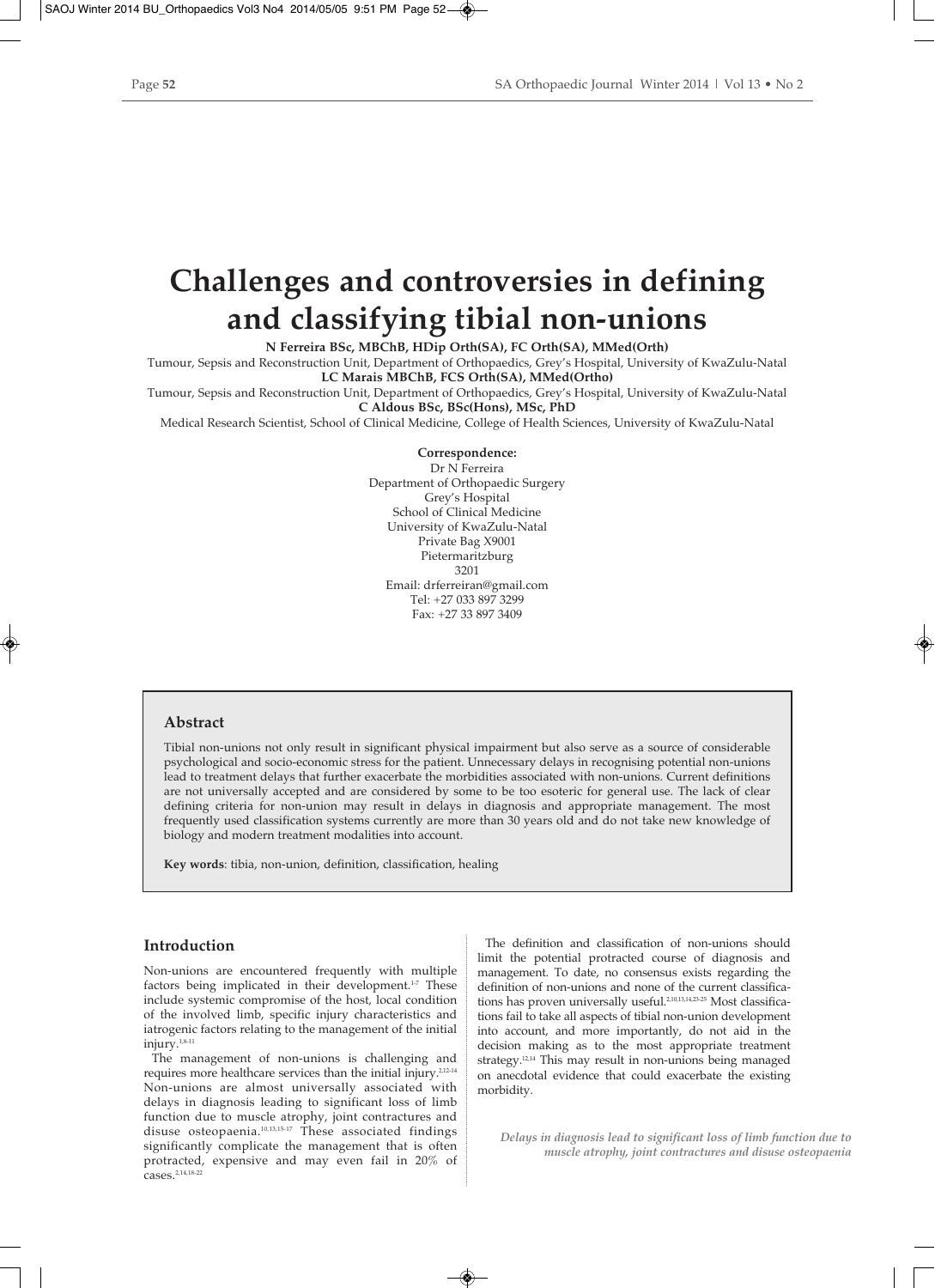The ideal definition and classification is elusive and would allow early recognition of a non-union in progress, and provide guidelines to the most effective treatment strategy.

#### **Defining non-unions**

'Medicine is a science of uncertainty and an art of probability.' Csler<sup>26</sup>

The existing definitions of non-union are more controversial than most other definitions in orthopaedics and medicine and are not universally accepted.2,10,13,14,23-25 The majority are temporal systems that use time as the sole variable to define the presence of a non-union. The 1986 United States Food and Drug Administration (US FDA) definition, for example, defines non-unions as nine months having elapsed with no progression of union in the preceding three months.<sup>2,27</sup> This definition was not intended for clinical use, but was specifically devised for the testing and comparison of medical devices. It does however remain the most widely used definition of nonunion in clinical practice. Other proposed temporal definitions use the absence of radiographic progression of healing between the third and sixth month after injury, six to eight months having elapsed without union, or double the expected union time as a definition for an established non-union.2,24,25

*To date, no consensus exists regarding the definition of non-unions and none of the current classifications has proven universally useful*

> The reason that temporal systems are used to define nonunions is because non-unions are regarded at the extreme end of a time scale continuum, along with normal fracture healing and delayed union. The distinction between normal fracture healing and delayed union is based on the time needed to achieve union, where delayed union occurs after the arbitrary 'expected' time for union.

> When non-union is seen in this frame of reference, one can understand why a time variable for the diagnosis of non-union is enforced on the definition. This approach is based on the assumption that all non-unions go through a delayed union phase. Although this might be true for some fractures, where the treating surgeon is unsure of the healing potential, there are definite fracture scenarios where union without surgical intervention is unlikely. Examples would include fractures with segmental bone loss, minimal bone contact, fractures with extensive circumferential soft tissue loss and operatively managed fracture with a fixed gap.

> One obvious problem with these stipulative definitions is the erroneous implication that fractures will heal over similar time frames. Multiple factors affect normal fracture union and therefore a large variation in healing time can be expected.<sup>23</sup> Between individuals, for example, several host factors can affect the time to union. These include the age of the patient, where fractures in children can generally be expected to heal twice as fast as in adults.<sup>5</sup>

Other host factors affecting union include smoking, malnutrition, HIV infection and pre-existing pathological bone conditions.<sup>6,28-31</sup> Even in the same individual, a wide variation in fracture healing times is considered normal. Upper extremity fractures generally heal faster than lower extremity fractures. Injuries with severe bony and soft tissue damage may take longer to heal, and treatment strategy, aiming for either primary, direct bone healing or secondary bone healing with callus formation also influence the healing time.<sup>6,29,32-34</sup> An average time to union for each anatomical site, fracture configuration and method of treatment, at any given age should therefore be researched. Tibial fractures in adults, for instance, may heal from anywhere between 10 and 25 weeks, depending on the fracture severity and method of treatment.<sup>35</sup>

A further drawback to temporal definitions is the inevitable delay in diagnosis and treatment they cause. It is during this period where most of the morbidity associated with non-unions arises. Prolonged periods of inability to work contribute to financial hardship, which combined with chronic pain and narcotic dependency, places significant psychological stress on patients and their families.<sup>13,20</sup> It is also during this period that most of the muscle atrophy, joint contracture, osteopaenia and complex regional pain syndrome associated with non-unions develop.<sup>18</sup> Fractures treated with internal fixation also frequently lose the race between union and implant failure during this period, resulting in broken metalware or bone destruction that contribute to the surgical difficulties associated with treating non-unions. This time, waiting for a definition to be fulfilled, could be better spent achieving union and supporting functional rehabilitation.

Megas defined non-union as a cessation of all reparative processes of healing without bone union, while Marsh more specifically emphasised the cessation of both the periosteal and endosteal healing responses without bridging.<sup>25,36</sup> These definitions are empiricist explanations of non-unions rather than true definitions. They are teleological and descriptive in nature, and of limited value in clinical practice.

Many authors have suggested more pragmatic, working definitions. Harwood *et al*. defined non-union as symptomatic fractures with no apparent potential to heal without intervention.2 Jones *et al*. and Brinker*et al*. defined non-union as the point normal biological healing ceases and will not continue without intervention,9,37 while Wiss *et al*. suggested that the designation of a non-union be made once the surgeon believes the fracture has little or no potential to heal.<sup>27</sup> Although these definitions are not limited by temporal restrictions and more directed toward clinical use, they are however dependent on surgeon experience to predict fracture healing. This drawback often contributes to delays in diagnosis and treatment, particularly when these patients are managed by junior orthopaedic surgeons without the benefit of experience to identify potential nonunions in progress.

> *Multiple factors affect normal fracture union and therefore a large variation in healing time can be expected*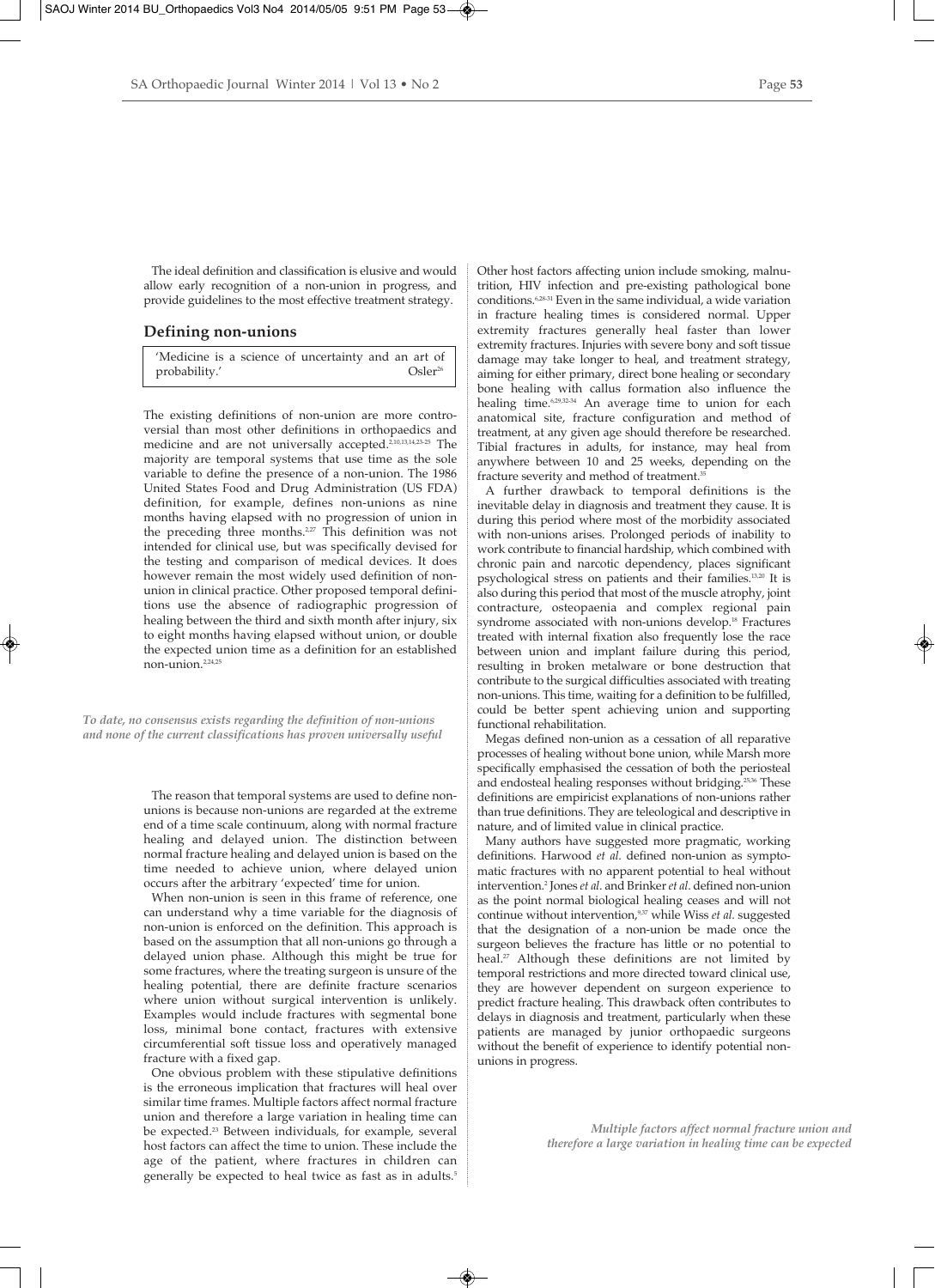## **The ideal definition**

The ideal non-union definition should not limit or prevent appropriate and timely intervention. The time parameter, however, should not completely be neglected from a comprehensive definition. Some fractures develop nonunions without any obvious predisposition and these nonunions also need to be addressed in the definition.

We suggest the following definitions:

- *Non unus potentia* (potential non-union): any fracture that when taking host factors, injury severity and management into account, has little potential to heal without further intervention.
- *Non unus certus* (established non-union): any fracture that shows no clinical or radiological union in a reasonable time, for that specific injury, host and management strategy.

The rationale for this distinction is the early identification of potential non-unions. Early identification, referral and treatment of these patients might achieve union with simple interventions without the need for complex, expensive surgeries – a saving that is not only monetary in terms of the healthcare system and the patient's personal finances, but also a saving in terms of morbidity, limb integrity and social dependency of the individual patient.

### **Classification**

Classifications in orthopaedics are useful in that they assist in diagnosis, guide treatment, indicate prognosis, and/or assist with research. Very few classifications can do all of these things and often only help with one aspect of management. Although debatable, for the average treating surgeon a classification that prescribes treatment strategy is often the most useful.

The Judet and Judet classification, modified by Weber and Cech in 1976, classified non-unions according to the vascularity of the bone ends.<sup>38,39</sup> The distinction between avascular and hypervascular non-unions was made and a biological cause for non-union development was underlined.39 The diagnosis was based on strontium-85 uptake at the fracture site to delineate the viability of the bone ends. Bone scintigraphy examinations are not widely used to diagnose non-unions today and are especially difficult to perform in the resource-restricted environment of the developing world. The amount of fracture callus visible on normal radiographs is therefore currently used as a surrogate marker for fracture site vascularity, giving rise to the current terms of atrophic and hypertrophic nonunions.11,25 Although important, the radiographic appearance of a non-union should not be the only consideration when contemplating the ideal treatment strategy.

Non-union in an avascular setting is explained by insufficient osteogenic potential to affect healing, while hypervascular non-unions are attributed to inadequate stability to allow normal fracture union.<sup>25</sup> Many orthopaedic surgeons use this classification as the basis of non-union management, providing stability for hypervascular (hypertrophic) non-unions, and adding biology in the form of bone-graft for avascular (atrophic) non-unions. Although widely used, not all researchers subscribe to this aetiogenesis of non-union formation in the avascular setting,<sup>40,41</sup> as illustrated by the research of Sun *et al.* who hypothesised the existence of temporally quiescent mesenchymal cells in avascular bone ends.4 This could explain why certain 'avascular' non-unions may unite in the ideal biomechanical environment without the addition of bone-graft.<sup>42</sup>

A further drawback to the classification proposed by Weber and Cech is the fact that bone loss, limb length discrepancy, angular deformities, rigidity of the non-union's site, previous fixation used or adequacy of fixation is not considered.39 Each Weber and Cech group, therefore, has multiple potential treatment strategies, depending on these variables. The time required before the described bone end changes are seen on X-ray is also problematic and may lead to delays in diagnosis and management of patients who could benefit from earlier intervention.

The Ilizarov classification attempts to facilitate the selection of the appropriate surgery for a non-union. This system is based on the non-union morphology being stiff or lax, and whether stiff non-unions have any concomitant angular deformities.43 This classification does not take the whole clinical scenario into account. Host factors, limb length discrepancy and bone loss are not considered, and non-union with internal fixation in situ is not addressed.

The Paley classification specifically addresses tibial nonunion.44,45 It considers bone loss, fracture site mobility, angular deformities and overall tibial length. Although this classification is an excellent advance on other existing classifications with regard to the mechanical attributes of a nonunion, it again fails to address non-union biology and host optimisation.

An attempt to address some of these shortcomings was made by Wu *et al*. who developed their protocol to more clearly classify non-unions.11 A novel addition to this classification was the incorporation of non-unions with internal fixation in situ. These non-unions were designated as either avascular or hypervascular depending on whether the fixation was stable or unstable. Another important aspect in non-union management was also raised, namely the possibility of these non-unions potentially being infected. The active exclusion of infection was emphasised. Management of each group was suggested, being either open bone-graft and intramedullary nailing, bone grafting alone, or bone grafting and implant exchange. The Wu classification successfully addressed the management of non-unions with failed internal fixation, but did not incorporate bone alignment or host optimisation. Automatically designating non-unions with stable fixation as avascular is also not necessarily biologically accurate as fractures fixed in distraction are not always avascular but may develop non-unions due to the healing process not being able to cross the fracture gap.

The Calori Non-union Scoring System (NUSS) has recently been developed<sup>14</sup> and validated<sup>12</sup> to assist surgeons with the complex analysis of non-union surgery. It uses the 'Diamond Concept' where multiple elements are considered in non-union management, including the cellular environment, the growth factors, the bone matrix and the mechanical stability (*Table I*). Each individual factor is scored and then added to give a final score that guides treatment.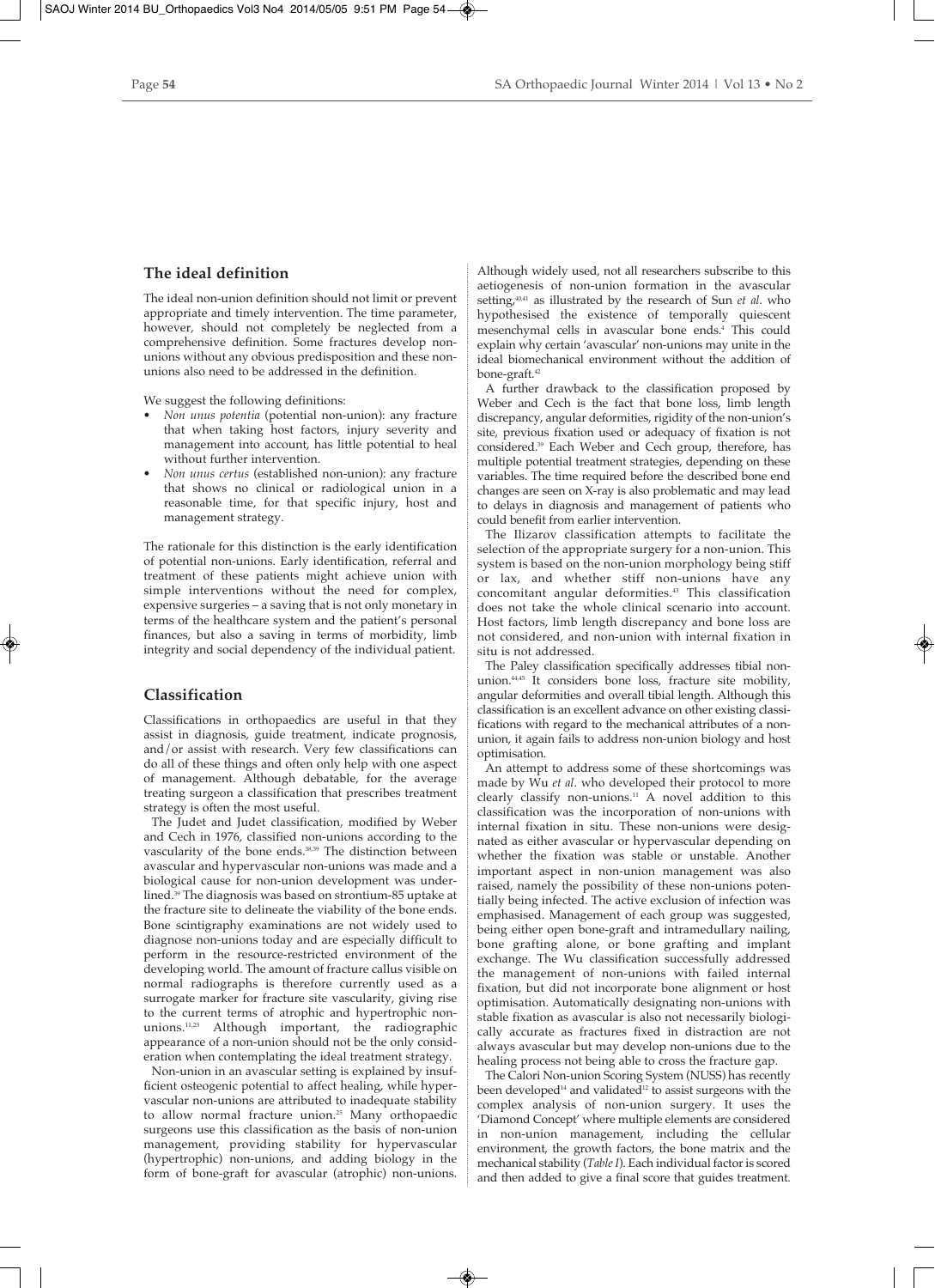|--|--|

|                                                                       | Table I: Calori Non-Union Scoring System <sup>14</sup>                                                                                                |                                                       |                         |
|-----------------------------------------------------------------------|-------------------------------------------------------------------------------------------------------------------------------------------------------|-------------------------------------------------------|-------------------------|
| The bone                                                              |                                                                                                                                                       | <b>Score</b>                                          | Max. score              |
| Bone quality                                                          | Good<br>Moderate<br>Poor<br>Very poor                                                                                                                 | $\mathbf{0}$<br>$\mathbf{1}$<br>$\overline{2}$<br>3   | 3                       |
| Primary injury -<br>open or closed fracture                           | Closed<br>Open grade I<br>Open grade II - IIIA<br>Open grade IIIB and IIIC                                                                            | $\mathbf{0}$<br>$\mathbf{1}$<br>3<br>5                | 5                       |
| Number of previous<br>interventions on the<br>bone to procure healing | None<br>$\leq$<br>$2 - 4$<br>>4                                                                                                                       | $\mathbf{1}$<br>$\overline{2}$<br>3<br>$\overline{4}$ | 4                       |
| Invasiveness of<br>previous<br>interventions                          | Minimally invasive - closed surgery<br>Internal intra-medullary nailing<br>Internal extra-medullary<br>Any osteosynthesis which include bone grafting | $\mathbf{0}$<br>1<br>2<br>3                           | 3                       |
| Adequacy of primary<br>surgery                                        | Inadequate stability<br>Adequate stability                                                                                                            | $\overline{0}$<br>1                                   | $\mathbf{1}$            |
| Weber & Cech group                                                    | Hypertrophic<br>Oligotrophic<br>Atrophic                                                                                                              | 1<br>3<br>5                                           | 5                       |
| Bone alignment                                                        | Non-anatomical alignment<br>Anatomical alignment                                                                                                      | $\mathbf{0}$<br>1                                     | $\mathbf{1}$            |
| Bone defect – gap                                                     | $0.5 - 1$ cm<br>$1-3$ cm<br>$>3$ cm                                                                                                                   | $\overline{2}$<br>3<br>5                              | 5                       |
| Soft tissues                                                          |                                                                                                                                                       | <b>Score</b>                                          | Max. score              |
| Soft tissue status                                                    | Intact<br>Minor scarring<br>Previous treatment of soft tissue defect<br>Previous free flap<br>Poor vascularity<br>Presence of skin lesion / defect    | $\mathbf{0}$<br>2<br>3<br>4<br>5<br>6                 | 6                       |
| The patient                                                           |                                                                                                                                                       | <b>Score</b>                                          | Max. score              |
| ASA grade                                                             | 1 or 2<br>3 or 4                                                                                                                                      | $\mathbf{0}$<br>$\mathbf{1}$                          | 1                       |
| <b>Diabetes</b>                                                       | No<br>Yes - well controlled<br>Yes - poorly controlled                                                                                                | $\mathbf{0}$<br>1<br>$\overline{2}$                   | $\overline{\mathbf{2}}$ |
| Blood tests:<br>FBC, ESR, CRP                                         | FBC: WCC > 12<br>ESR > 20<br>CRP > 20                                                                                                                 | 1<br>1<br>$\mathbf{1}$                                | 3                       |
| Clinical infection status                                             | Clean<br>Previously infected or suspicion of infection<br>Septic                                                                                      | $\mathbf{0}$<br>1<br>$\overline{4}$                   | 4                       |
| Drugs                                                                 | <b>Steroids</b><br><b>NSAIDs</b>                                                                                                                      | $\mathbf{1}$<br>1                                     | $\overline{2}$          |
| Smoking                                                               | N <sub>0</sub><br>Yes                                                                                                                                 | $\mathbf{0}$<br>5                                     | 5                       |

This score is an excellent starting point to improve non-union management. It does however need to be improved in terms of factors taken into account. HIV infection and genetic predisposition has been implicated in non-union development but is omitted from the NUSS system.3,7,46,47 The weight that each factor carries towards the final score is crucial in order to guide appropriate treatment and should be devised through regression analysis. With the current NUSS score, the authors weighted each factors according to the opinions and experience of the senior authors who have tertiary referral non-union practices. Another area that needs to be addressed is the treatment strategy that the final score proposes. The present score only proposes, in broad terms, where and how these patients should be treated.

*HIV infection and genetic predisposition has been implicated in non-union development but is omitted from the NUSS system*

The suggested treatments include 'standard treatment', 'specialised care' and 'specialised care and specialised treatment'. This provides an indication for junior orthopaedic surgeons of which patients to refer, but does not provide specific treatment guidelines as to what 'specialised treatments' should be offered.

The different approaches and focal points of these classification systems complicate treatment strategy decisions and research into non-union management.14 Formulating standardised treatment strategies or protocols on existing classification systems is challenging, and might not take all aspects of non-union development and management into account.

## **The ideal classification**

EF Schumacher said that any intelligent fool can makes things bigger, more complex, but it takes a touch of genius and a lot of courage to move in the opposite direction.<sup>48</sup> Unfortunately, we are at a point where classifications and scoring systems for non-unions are becoming more complicated. As more variables are identified that contribute to the development and negatively impact the management of non-unions, more factors are built into classifications and scoring systems. As effective treatment will depend on addressing the host, biological and mechanical factors; all of these need to be incorporated into an encompassing classification system.

# **Conclusion**

Non-union management is resource intensive and technically demanding. Inadequate definitions and suboptimal classification systems often exacerbate the existing morbidities associated with non-unions and may even cause delays in diagnosis and treatment. In order to improve non-union management, definitions that allow the early identification of potential non-unions and a classification system that incorporates all factors identified in non-union development is required.

*The content of this article is the sole work of the author. No benefits of any form have been received or will be received from a commercial party related directly or indirectly to the subject of this article.*